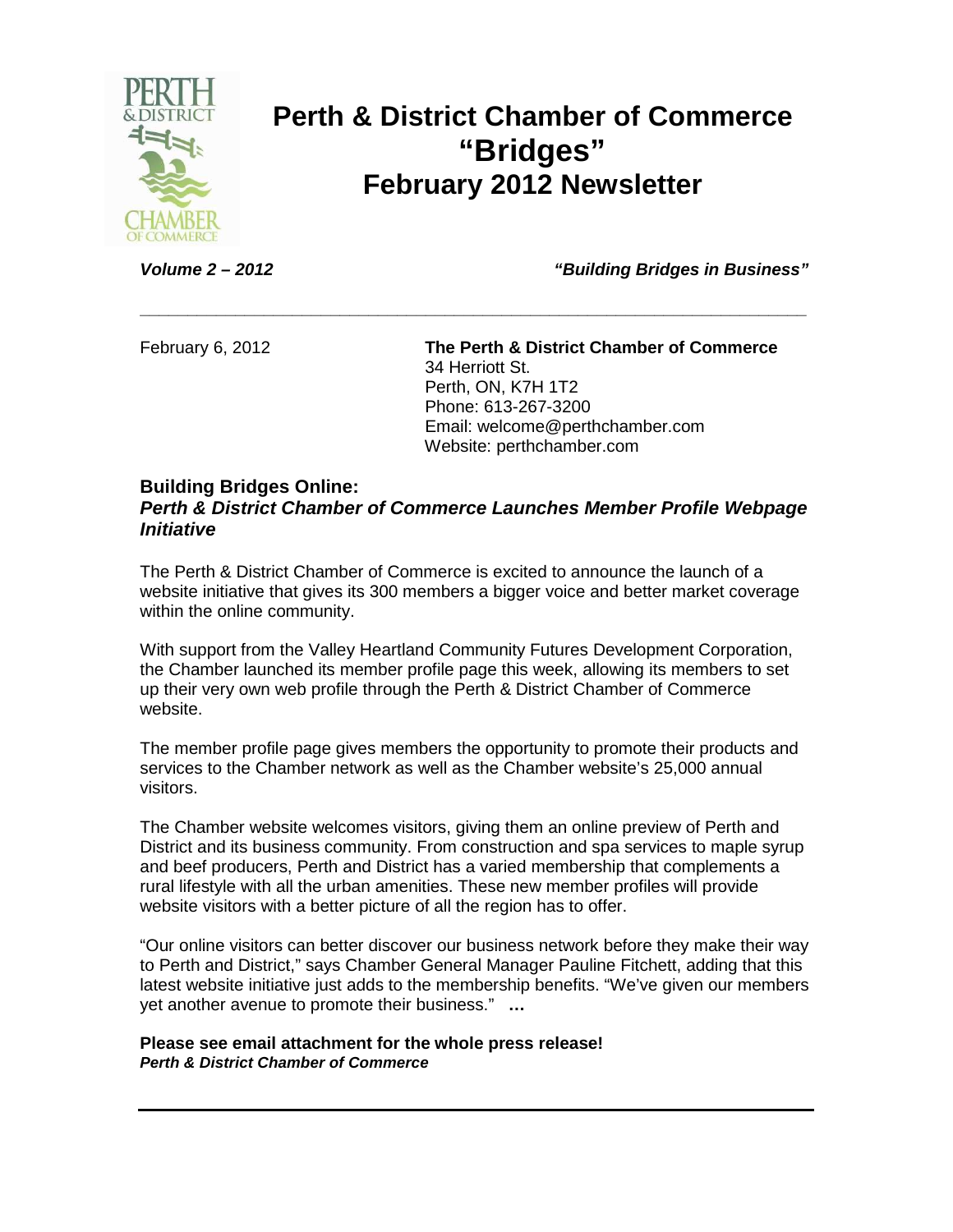

**It's Maple Time!**  36<sup>th</sup> Annual Festival of the Maples Saturday, April 28th, 2012

## **Sponsorship Opportunities**

### **Platinum ---\$800 + hst (\$904)**

- Premium radio advertising on local and Ottawa Radio Stations
- Booth space
- Logo in all print advertising prior to the event as well as in Thank you ads
- Logo on Entertainment flyer for distribution throughout the Ottawa Valley prior to the event
- 2x3 sign on the entertainment stage (provided by your company)
- Stage mentions throughout the day
- Mentions during the day of by local on-site radio personalities
- Special recognition during any additional appearances by Festival Committee Members (CBC, A Channel etc) as a Major Sponsor
- Logo in Perth & District Chamber of Commerce monthly newsletter for March and April

### **Gold -- \$500 + hst (\$565)**

- Logo in all print advertising prior to the event as well as in Thank you ads
- Logo on Entertainment flyer for distribution throughout the Ottawa Valley prior to the event
- 2x3 sign on the entertainment stage (provided by your company)
- Stage mentions throughout the day
- Mentions during the day of by local on-site radio personalities
- Special recognition during any additional appearances by Festival Committee Members (CBC, A Channel etc) as a Major Sponsor
- Logo in Perth & District Chamber of Commerce monthly newsletter for March and April

### **Silver -- \$300 + hst (\$339)**

- Logo in all print advertising prior to the event as well as in Thank you ads
- Logo on Entertainment flyer for distribution throughout the Ottawa Valley prior to the event
- 2x3 sign on the entertainment stage (provided by your company)
- Name in Perth & District Chamber of Commerce monthly newsletter for March and April

**Bronze-- \$200 + hst (\$226)**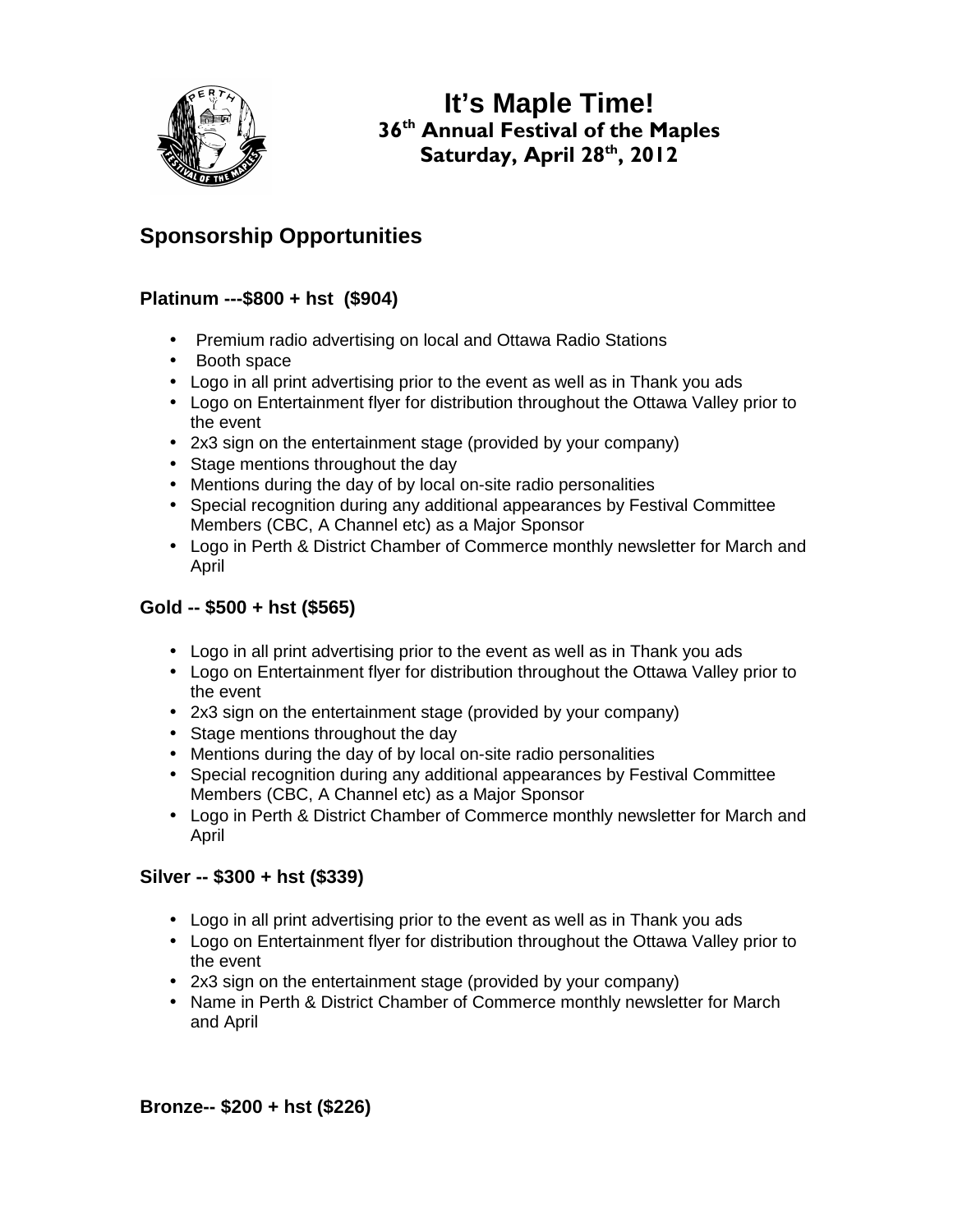- Name appearing on "patron" sign at Entertainment Stage
- Name included in "Thank You" ads in local papers
- Name appearing in Perth & District Chamber of Commerce newsletter for March and April

### **New this year!**

 $\overline{\phantom{a}}$ 

We are pleased to present the **"Children's Palace",** in the lovely Crystal Palace in the Tay Basin

The Children's Palace will provide visitors with children, an opportunity to participate in crafts, games, and Entertainment organized and supervised by local child care providers and educators. Sponsorship for the Children's Palace is limited to 4 at \$300 + HST (\$339) with the following:

- Logo on all print advertising and Thank you ads
- Logo on Entertainment Flyer for Distribution throughout the Ottawa Valley prior to the event.
- Name in Perth & District Chamber of Commerce newsletter for March and April
- Logo on Banner on the "Children's Palace".

**If you are interested in becoming a sponsor don't wait for us to call you! Call Dorothy Linden at 613-264-2761 or at** Dorothy@lindenfinancialplanning.ca. **We hope to hear from many of you before the sap starts to run!** 

\_\_\_\_\_\_\_\_\_\_\_\_\_\_\_\_\_\_\_\_\_\_\_\_\_\_\_\_\_\_\_\_\_\_\_\_\_\_\_\_\_\_\_\_\_\_\_\_\_\_\_\_\_\_\_\_\_\_\_\_\_\_\_\_\_\_\_\_\_\_\_\_

## Would You Like To Be A Vendor At The Festival?

If you would like to participate as a vendor at the Festival, there is still plenty of space available. You can display and sell your product on the main street of Perth! With thousands of people attending this Festival, it is a great opportunity to get your name out there. For complete details on being a vendor at the Festival, please contact Sheri at 613 812-1215 or sherisells@hotmail.com as soon as possible.

\_\_\_\_\_\_\_\_\_\_\_\_\_\_\_\_\_\_\_\_\_\_\_\_\_\_\_\_\_\_\_\_\_\_\_\_\_\_\_\_\_\_\_\_\_\_\_\_\_\_\_\_\_\_\_\_\_\_\_\_\_\_\_\_\_\_\_\_\_\_

### **Be a part of the Spring- time Celebration at the Festival!**

#### **Volunteers Needed for Festival of the Maples on April 28th**

With the Perth Festival of the Maples quickly approaching, the organization of the event is well underway and details are starting to fall into place. In its 36th year, The Festival of the Maples would not be as successful as it is without the assistance of **VOLUNTEERS**. Each year, the Festival committee is appreciative of anyone who is interested in helping on the day of the event. You don't need to give up your entire day; only a couple of hours to help make this year's Festival as fantastic as years past. This year the Festival is on Saturday, April  $28<sup>th</sup>$ . Greg Hallam is organizing the volunteers for the Festival this year and would be grateful to anyone offering a couple of hours of his/her day. Please give Greg a call at 613-267-7029 or email Greg at areg@summitsecurity.ca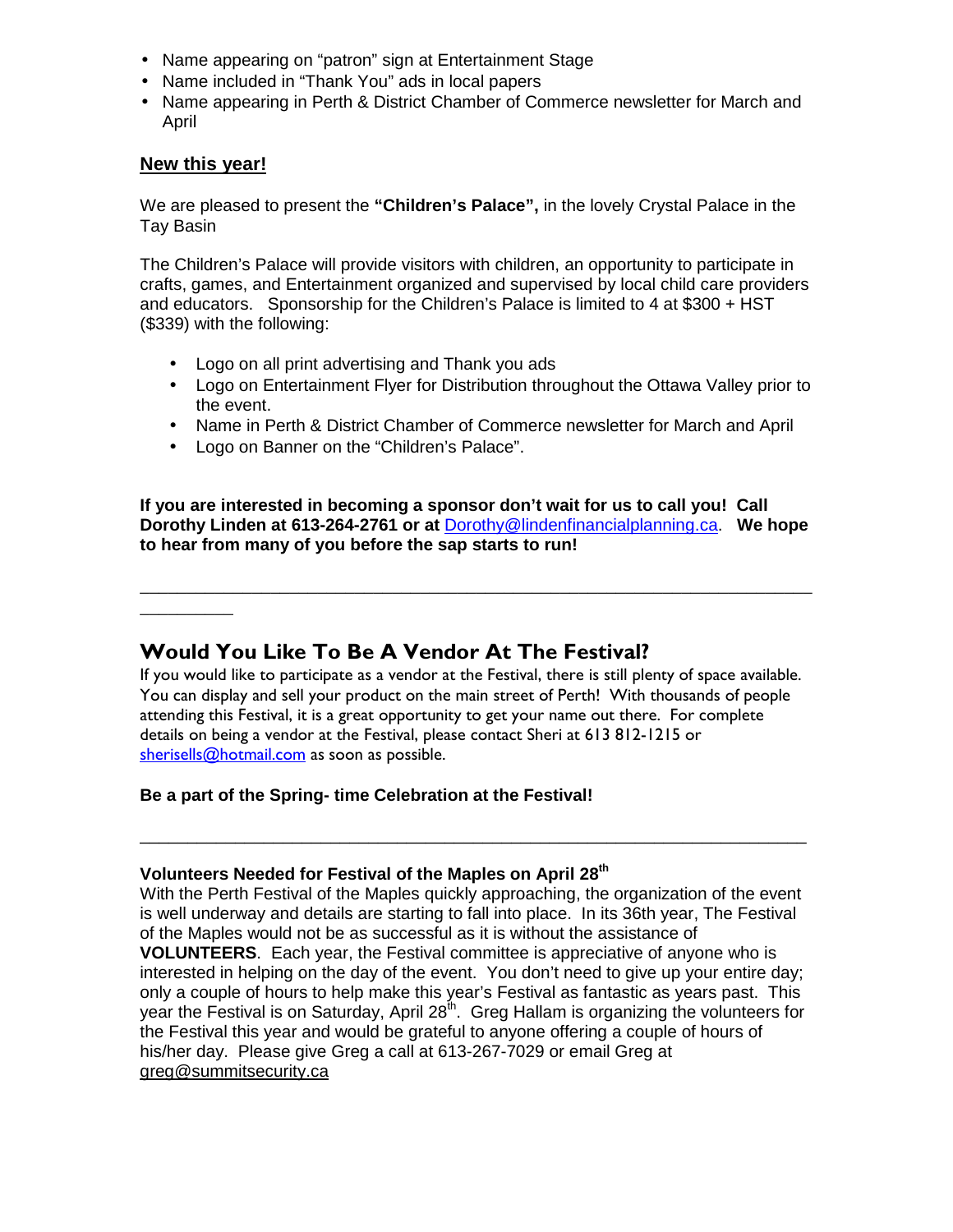### **Membership Renewals - 2012**

Membership renewals have gone out. Thank you to those who have submitted their payment. The Chamber has requested that payment be made by February 15, 2012. We appreciate all of our member's support and look forward to working with you throughout 2012. Plans are in place to make the coming year an exciting one for the Chamber!

**\_\_\_\_\_\_\_\_\_\_\_\_\_\_\_\_\_\_\_\_\_\_\_\_\_\_\_\_\_\_\_\_\_\_\_\_\_\_\_\_\_\_\_\_\_\_\_\_\_\_\_\_\_\_\_\_\_\_\_\_\_\_\_\_\_\_\_\_\_\_** 

**\_\_\_\_\_\_\_\_\_\_\_\_\_\_\_\_\_\_\_\_\_\_\_\_\_\_\_\_\_\_\_\_\_\_\_\_\_\_\_\_\_\_\_\_\_\_\_\_\_\_\_\_\_\_\_\_\_\_\_\_\_\_\_\_\_\_\_\_\_\_** 

### **Annual General Meeting Of the Perth & District Chamber of Commerce**

The Chamber's Annual General Meeting is set for: Thursday March 22, 2012 starting at 11:30 am Stone Cellar,71 Gore Street East, Perth, ON Lunch will be served. RSVP time will be March 13, 2012 Please contact the Chamber Office for more details.

## **Chamber Board of Directors**

The Perth & District Chamber of Commerce is requesting **applications for its Board of Directors.** If you are a Chamber Member and are interested in sitting on the Chamber Board of Directors please contact Pauline at the office for more information. We look forward to hearing from you!

**\_\_\_\_\_\_\_\_\_\_\_\_\_\_\_\_\_\_\_\_\_\_\_\_\_\_\_\_\_\_\_\_\_\_\_\_\_\_\_\_\_\_\_\_\_\_\_\_\_\_\_\_\_\_\_\_\_\_\_\_\_\_\_\_\_\_\_\_\_\_** 

## **Your Chamber in the Community**

- $\triangleright$  On January 16<sup>th</sup> I had the privilege of speaking at the Canadian Federation of University Women's Annual General Meeting. I thank them for giving me the opportunity to do so. I was happy to let them know about the Chamber and our initiatives as well as to encourage them to shop at our member's businesses!
- > The Perth & District Chamber of Commerce is partnering with The Perth and District Community Foundation to develop a Volunteer Fair for Perth & District in mid-April. **We would like to invite organizations to participate.** The purpose of the fair is to connect prospective volunteers and organizations. At this time we are looking for an expression of interest from organizations in Perth & District. If your organization would be interested in participating in the Volunteer Fair, or if you should have any questions, please contact The Perth & District Community Foundation office at 613-326-0295 or email at pdcf@bellnet.ca. We look forward to hearing from you! This is a great opportunity for our members and for Perth.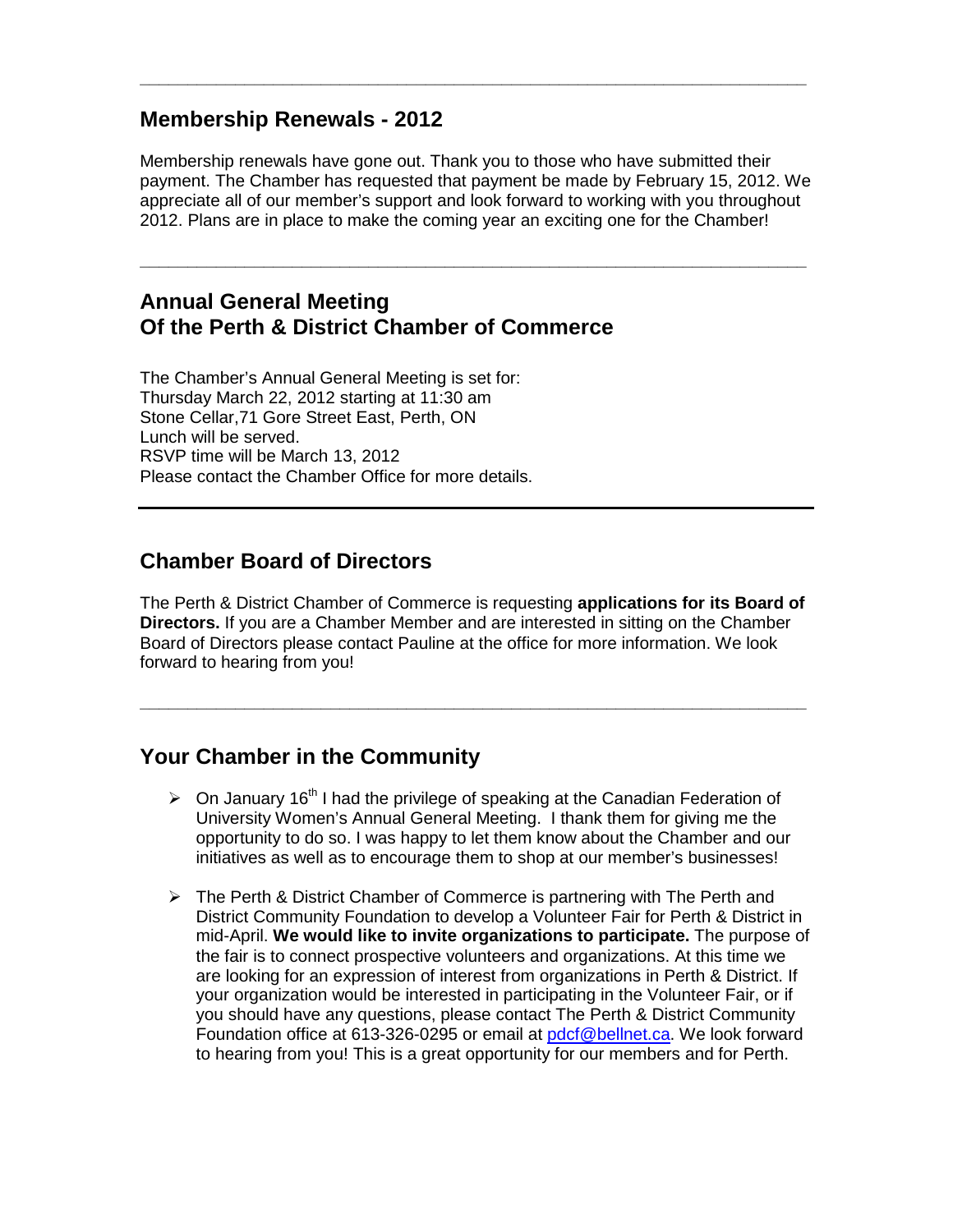$\triangleright$  "The Perth Civitan will be hosting the Winter Convention for Canadian District East from February 17 -19th 2012. Civitans from Almonte, Aylmer, (Quebec), Brockville,Carleton Place, Chateauguay (Quebec), Cobden,Kingston, Lakeshore (Quebec) , Lanark, Pakenham, Pembroke, Petawawa, Smiths Falls, and of course Perth will be meeting for Fellowship, sharing knowledge, and education. Please welcome them as they shop etc. in our town. We can all show them that we truly are AGED TO PERFECTION!" The Chamber was pleased to supply the Perth Civitan Club with Visitor Guides, maps of downtown as well information about your members.

## **Members' Corner (1)**

(Please note: This is a paid advertisement. This space is available to any member wishing to place an advertisement. Please contact Chamber office for details) (Submitted by Tara Hodges)

Sweet Pea's Fresh Flowers ~Vintage Chic~Country Decor

21 Gore St W, Perth ON 613-267-2141

It needs no explanation Flowers and Hearts go naturally together, Let flowers be your Valentine!!! Come in and see what we have for that special someone... We have a great selection of fresh flowers, unique locally made gifts, candles, flowering plants and much more....

February 1st to February 14th 2012 we are donating 50 cents from each ROSE that we sell to the Heart & Stroke Foundation, as they have helped our families and others around the community.

Hope to see you at our Li'll shop!

# **Members' Corner (2)**

*(Submitted by Christy Cochrane )* 



### **Code's Mill on the Park Inn & Spa Would like to offer their,**

## **Chocolate Decadence Package.**

- a one night stay for two
- continental breakfast
- choice of a chocolate truffle couples massage or a couples pedicure with chocolate paraffin

Only \$199.99, plus taxes, per couple based on availability. Offer ends March 31, 2012.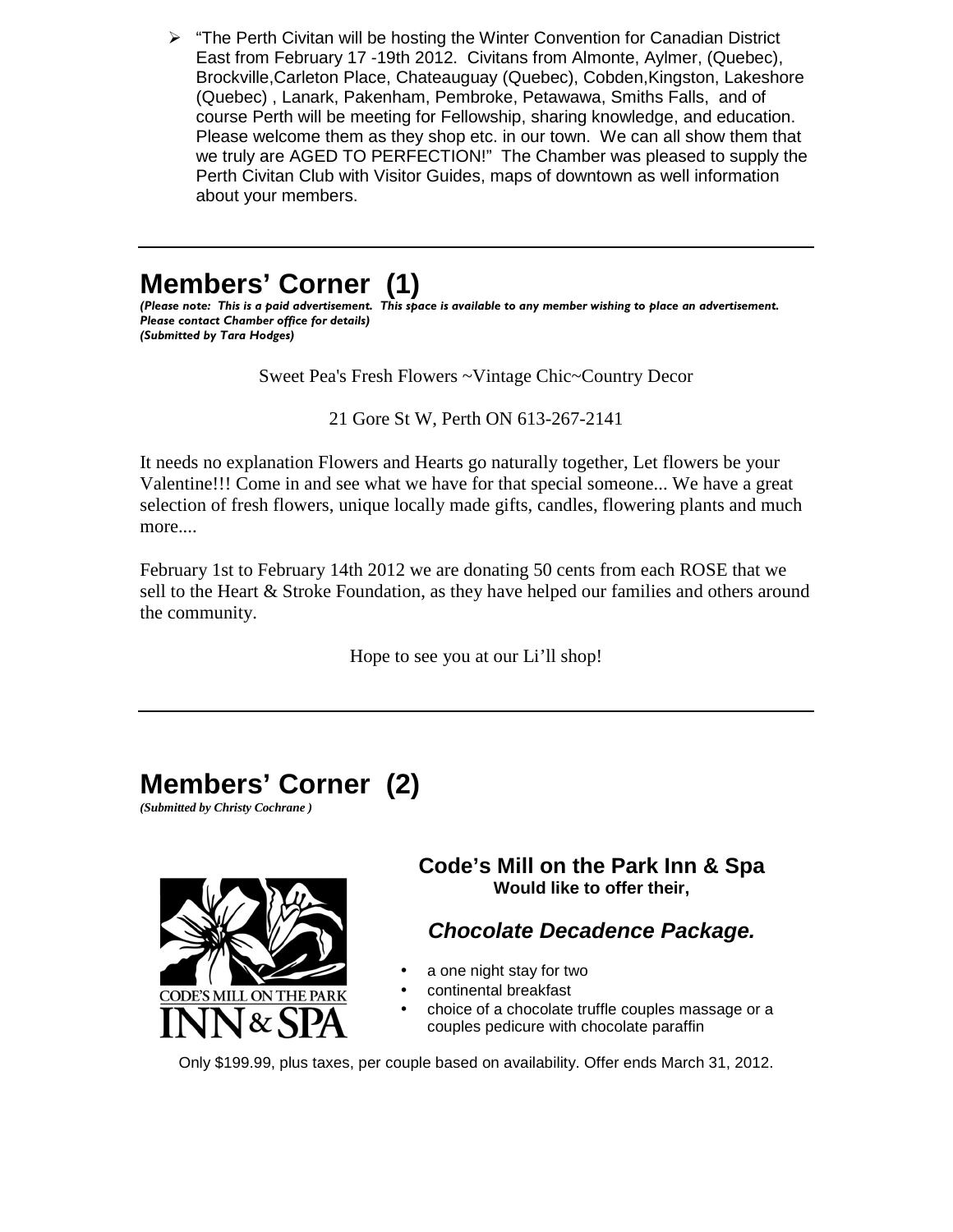## **Classic Theatre Gearing Up For 2012 Season**

(Submitted by The Classic Theatre)

"The Classic Theatre Festival is launching its annual Valentine's Day Special, an opportunity for those with warm thoughts and hot intentions to enjoy significant savings on the purchase of vouchers that can be redeemed later this year during the summer theatre season, when the Ottawa Valley's only professional summer company stages two long-running romantic comedies from the golden age of Broadway and the London Stage.

 Individuals who purchase tickets for either show before February 14 will receive a 15% discount, and can choose their dates when the sun is warm and shirt sleeves are the fashion. In addition, their names will be entered in a draw to win free tickets to one of the shows at this summer's St. Lawrence Shakespeare Festival in Prescott (A Midsummer Night's Dream and Othello).

The shows for 2012 are a unique mix that call to mind an era that is currently popular with television audiences enjoying shows such as Mad Men and Pan Am, both of which offer realistic depictions of life and relationships at the end of the 1950s and the early 1960s. Fans of the music, fashion, and social dynamics of that era are certain to enjoy Two for the Seesaw and Mary Mary, both of which are regarded as among the top shows of the era.

## **Member Profile of the Month**

(Written and submitted by Dawn King – Blackwood Originals)



Blackwood Originals is a family owned business, offering handcrafted, 100% Canadian furnishings & home décor in Lanark Village.

We feature one-of-a-kind Mennonite "barn board" furniture, high-quality local "articrafts", and tomorrow's antiques – today!

"Watch for exciting changes as we are expanding the business to include collectible and rare books, and vintage decor."

**From our home to yours … …it's worth the drive to Lanark!** 

**If you would like to be considered for Member Profile of the Month, please contact the office.**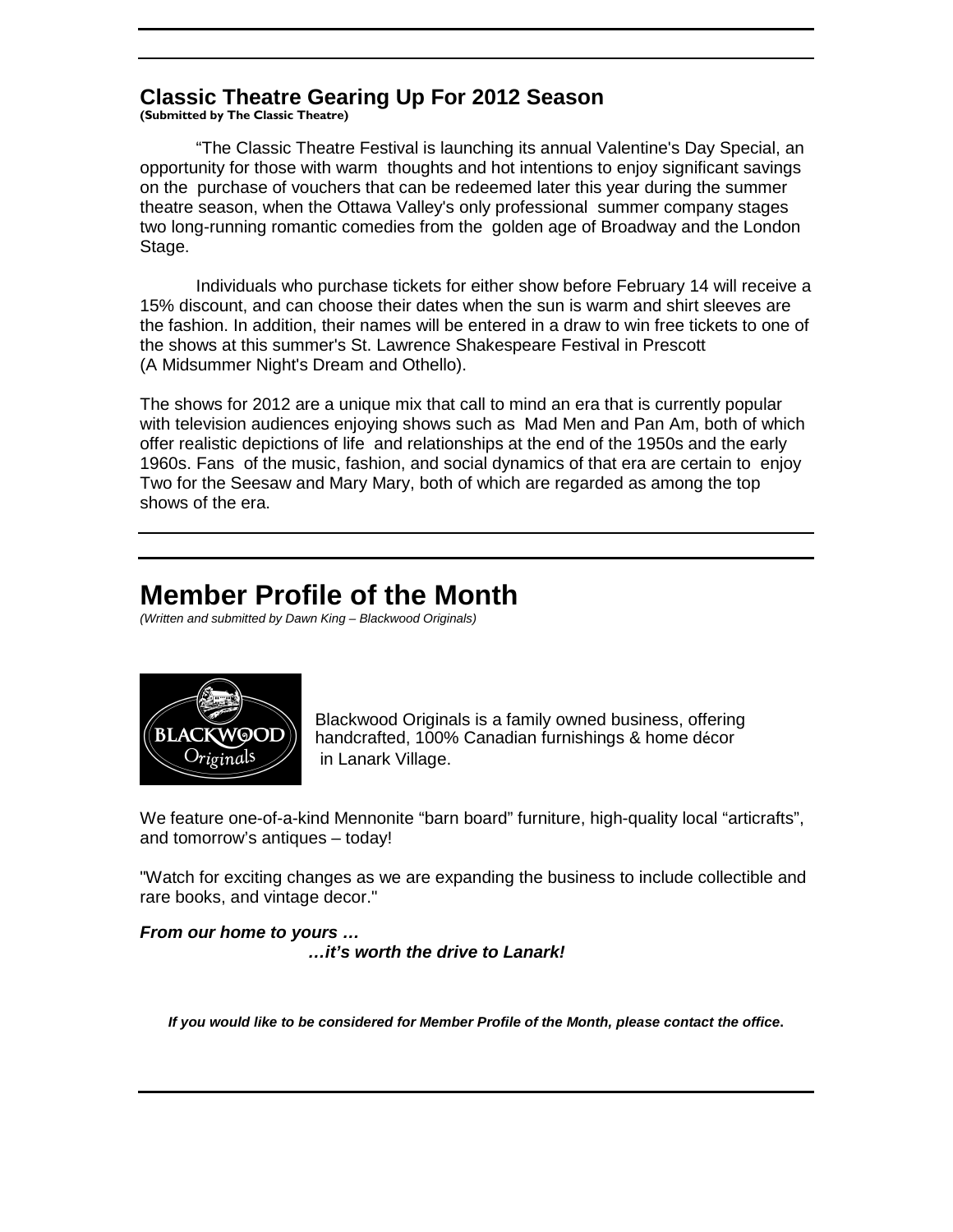# **We Welcome Our Newest Members**

| <b>Quilters' Passion</b><br>Donna Munroe<br>1068 Rideau Ferry Road<br>Rideau Ferry, ON K0G 1N0<br>613-264-5099<br>quilterspassion.ca | Quilters' Passion, owned by Donna Munroe is<br>located in Rideau Ferry (next to Sew Crafty), 9km<br>south of Perth, Ontario.<br>Quilters' Passion provides services such as<br>longarm quilting, quilt design and quilt making and<br>classes. A custom cutting table and quilts are<br>available for sale.<br>Call 613-264-5099 or visit the website<br>quilterspassion.ca for more information.                                                                                     |
|--------------------------------------------------------------------------------------------------------------------------------------|---------------------------------------------------------------------------------------------------------------------------------------------------------------------------------------------------------------------------------------------------------------------------------------------------------------------------------------------------------------------------------------------------------------------------------------------------------------------------------------|
| <b>4 Women's Passion</b><br>Molly King<br>President<br>613-284-8000<br>4WomensPassion.com                                            | We are an internet based Sales & Marketing<br>company designed to specifically promote<br>Women's businesses and services throughout<br>Ontario and soon to be across Canada and the<br><b>United States.</b>                                                                                                                                                                                                                                                                         |
| <b>Sweet Peas Fresh Flowers</b><br>21 Gore Street West<br>Perth, ON K7H 2L7<br>613-267-2141<br>sweetpeasfreshflowers.com             | Sweet Pea's Fresh Flowers is a sweet Li'll Shop<br>located right in Historic Perth on Gore St West! I<br>am a very rustic country Chic style Gal with lost of<br>great new fresh ideas for all your floral needs! In<br>our shop I try to only sell locally made gifts, such as<br>quilts, candles, soaps, antiques & jewelry We<br>always have new stuff coming in so please stop by,<br>have a complimentary coffee and say Hi! Hope to<br>see you soon.                            |
| <b>Dignity House Hospice</b><br>P.O. Box # 20062<br>Perth, ON K7H 3M6<br>613-430-4211<br>Dignityhousehospice.ca                      | Dignity House Hospice became a registered,<br>incorporated charity in May 2008. Our mission is to<br>establish hospice palliative care options in Lanark<br>County generally, but more specifically the<br>communities served by the Perth and Smiths Falls<br>District Hospital, for individuals living with a terminal<br>illness, and to provide support to their families and<br>friends. Our ultimate goal is to establish a three-<br>bed Residential Hospice in Lanark County. |

## **Perth & District Chamber of Commerce Membership Decal now Available**



**Decals are available at the Chamber Office. Ask for yours today!** 

**\_\_\_\_\_\_\_\_\_\_\_\_\_\_\_\_\_\_\_\_\_\_\_\_\_\_\_\_\_\_\_\_\_\_\_\_\_\_\_\_\_\_\_\_\_\_\_\_\_\_\_\_\_\_\_\_\_\_\_\_\_\_\_\_\_\_\_\_\_\_**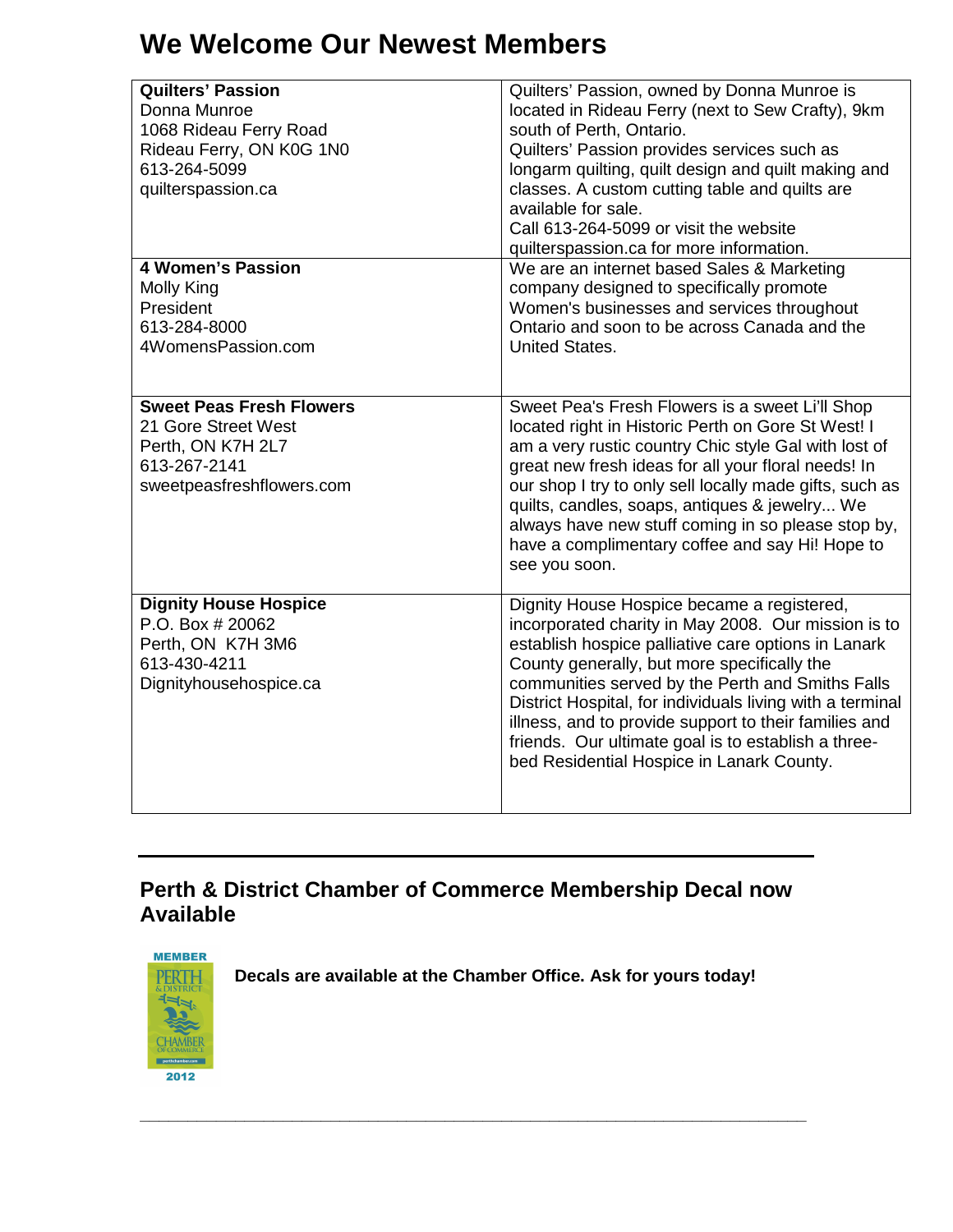## **Chamber Benefit – Member Profile Page**

This month I would like to inform all of our members about our exciting launch of the Member Profile Page! You should have received emails last week letting you know how to go about creating your own Member Profile Page. Once you have created the profile page then you are able to post information pertaining to your business on to the Chamber Website. This can be a great marketing tool for your organization or business. **The Chamber, with a grant from Valley Heartland Community Futures Development Corporation is able to offer a seminar on how to create your page and how to use it to your benefit.** The same course is available on February 13<sup>th</sup> and February  $28<sup>th</sup>$ . For more information see the seminar section below or contact the Chamber Office. It's a great way to Build Bridges in Business. Be sure to check out the Press Release attached to this email.

#### **Please visit our Chamber Website Benefits Page at http://perthchamber.com/become-a-member/benefits-of-membership/ to view other benefits available to you.**

**Please remember to restock your brochures at Barnabe's. We are trying really hard to keep it looking good and having a full display always helps. Thanks.** 

**\_\_\_\_\_\_\_\_\_\_\_\_\_\_\_\_\_\_\_\_\_\_\_\_\_\_\_\_\_\_\_\_\_\_\_\_\_\_\_\_\_\_\_\_\_\_\_\_\_\_\_\_\_\_\_\_\_\_\_\_\_\_\_\_\_\_\_\_\_\_** 

## **Upcoming Seminars**

**"Chamber Member Profile Page Training Sessions"** 

Learn how to create your Member Profile Page as well as how to use it to market your business or organization. These seminars are possible through a grant from Valley Heartland Futures Development Program.

**Date:** February 13<sup>th</sup> & February 28<sup>th</sup> (two separate sessions) **Place:** Algonquin College Computer Lab **Contact:** Pauline at the Chamber Office for more details 613-267-3200 or welcome@perthchamber.com

 **How to Sell to Government:** Hosted by The Ministry of Economic Development and Innovation on March 1, 2012 in Ottawa – Must be registered and is a first come, first served basis. Please contact Chamber Office for more details.

#### **Upcoming Seminars in February, sponsored by Lanark North Leeds Enterprise Centre (LNLEC).**  Contact Cindy or Shannon at

**\_\_\_\_\_\_\_\_\_\_\_\_\_\_\_\_\_\_\_\_\_\_\_\_\_\_\_\_\_\_\_\_\_\_\_\_\_\_\_\_\_\_\_\_\_\_\_\_\_\_\_\_\_\_\_\_\_\_\_\_\_\_\_\_\_\_\_\_\_\_** 

613-283-7002 or cjames@LNLEC,ca for more information.

- **Importing & Exporting Commercial Goods February 16, 2012**
- **Creative Marketing February 24, 2012**
- **Preparing Financial Documents February 28, 2012**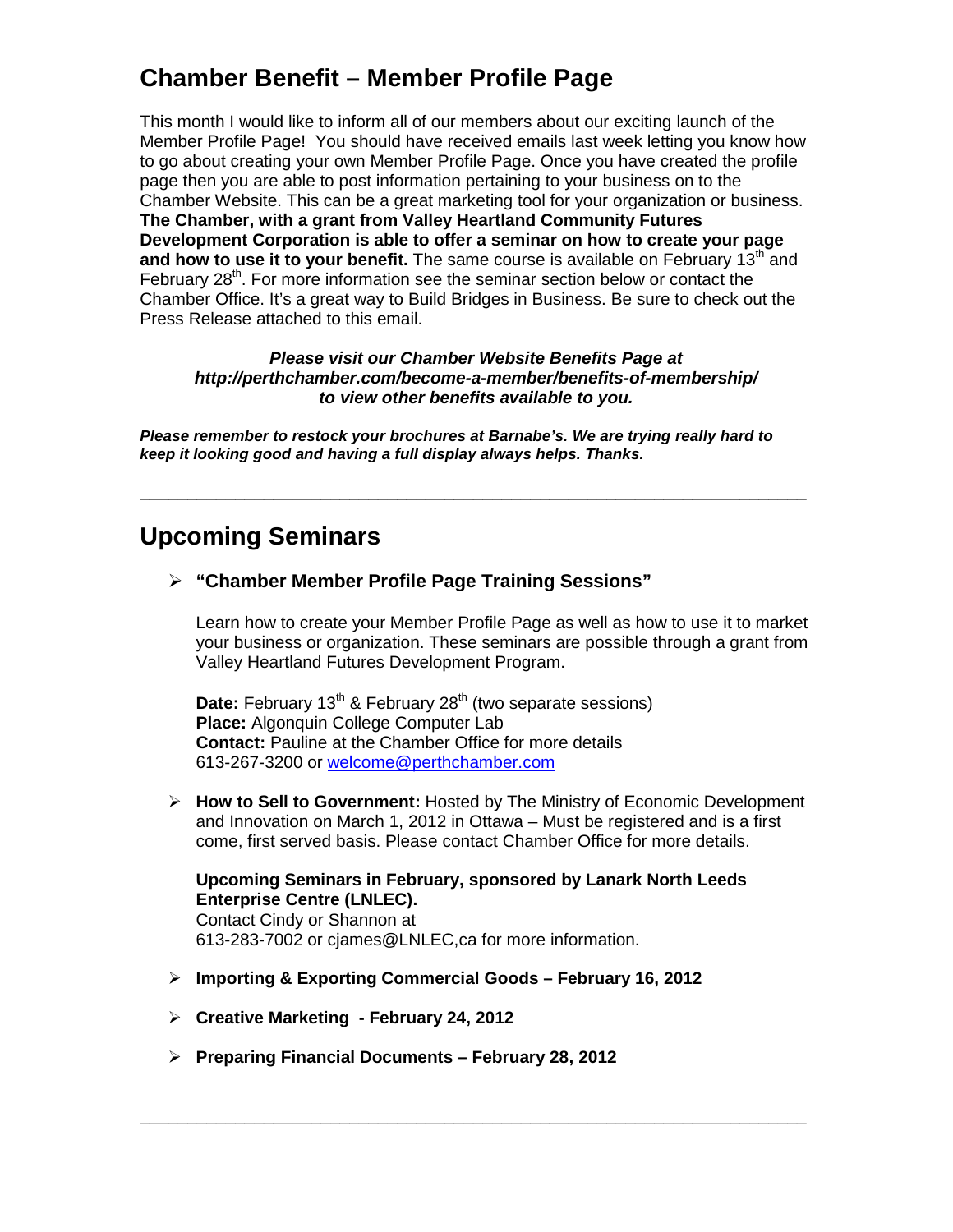# **Business Info:**

January 23, 2012

"The Federal Economic Development Agency for Southern Ontario (FedDev Ontario), announced today an investment of up to \$5 million that will allow manufacturing workers in southern Ontario (this includes Eastern Ontario) to benefit from advanced skills training, thanks to a Government of Canada contribution to the Yves Landry Foundation."

This information came to the Chamber through an email from Jeff Keays, Economic Development Assistant, Corporation of the Town of Perth. If you would like more information on this announcement please contact Jeff at 613-267-1947 or at jkeays@perth.ca For more information view: http://www.yveslandryfoundation.com/m/content/article.php?content\_id=166

**\_\_\_\_\_\_\_\_\_\_\_\_\_\_\_\_\_\_\_\_\_\_\_\_\_\_\_\_\_\_\_\_\_\_\_\_\_\_\_\_\_\_\_\_\_\_\_\_\_\_\_\_\_\_\_\_\_\_\_\_\_\_\_\_\_\_\_\_** 

# **At The Chamber**

Well, January and February have been an exciting time at the Chamber. On January 31, 2012 members got the year off to a great start at the Ultimate Networking Session held at Code's Mill on the Park Inn & Spa. The evening was full



of networking and getting to know other members from the diverse membership at the Chamber. Little birds have told me that there was some great connections and business opportunities created. I would like to thank everyone who participated in the evening. A lot of positive comments came back so I am thrilled with how the session turned out.

The Perth & District Chamber Decals have arrived. If you didn't check the box on your membership renewal form and would still like to have a decal just let us know at the Chamber Office and we will make sure you receive one.

OnCourSS Web Solutions and the Chamber Office have been busy launching your Member Profile Pages. Last week, you should have received the first of a few emails explaining how to set up your Member Profile Page. If you have not received them please let us know at the Chamber Office. With any new initiative there will be a period of defining how things will work. Please bear with us during this time. We would like to thank Valley Heartland Community Futures Development Corporation for the grant allowing us to educate you on the Profile Page. Please consider registering for one of our two workshops on creating and using your new Members Profile Page.

For our business members please note that there will be 16 first year medical students doing a placement with doctors located in the area. They will be in Perth in May. If you would like to offer any type of promotion to them please let the Chamber Office know. It may be a way to attract business into your location.

The Perth 200<sup>th</sup> Advisory Panel is in the process of collecting recipes for their fundraiser project. This project will raise funds to support activities in Perth during our 2016 anniversary year. They are inviting members of the community to participate in this